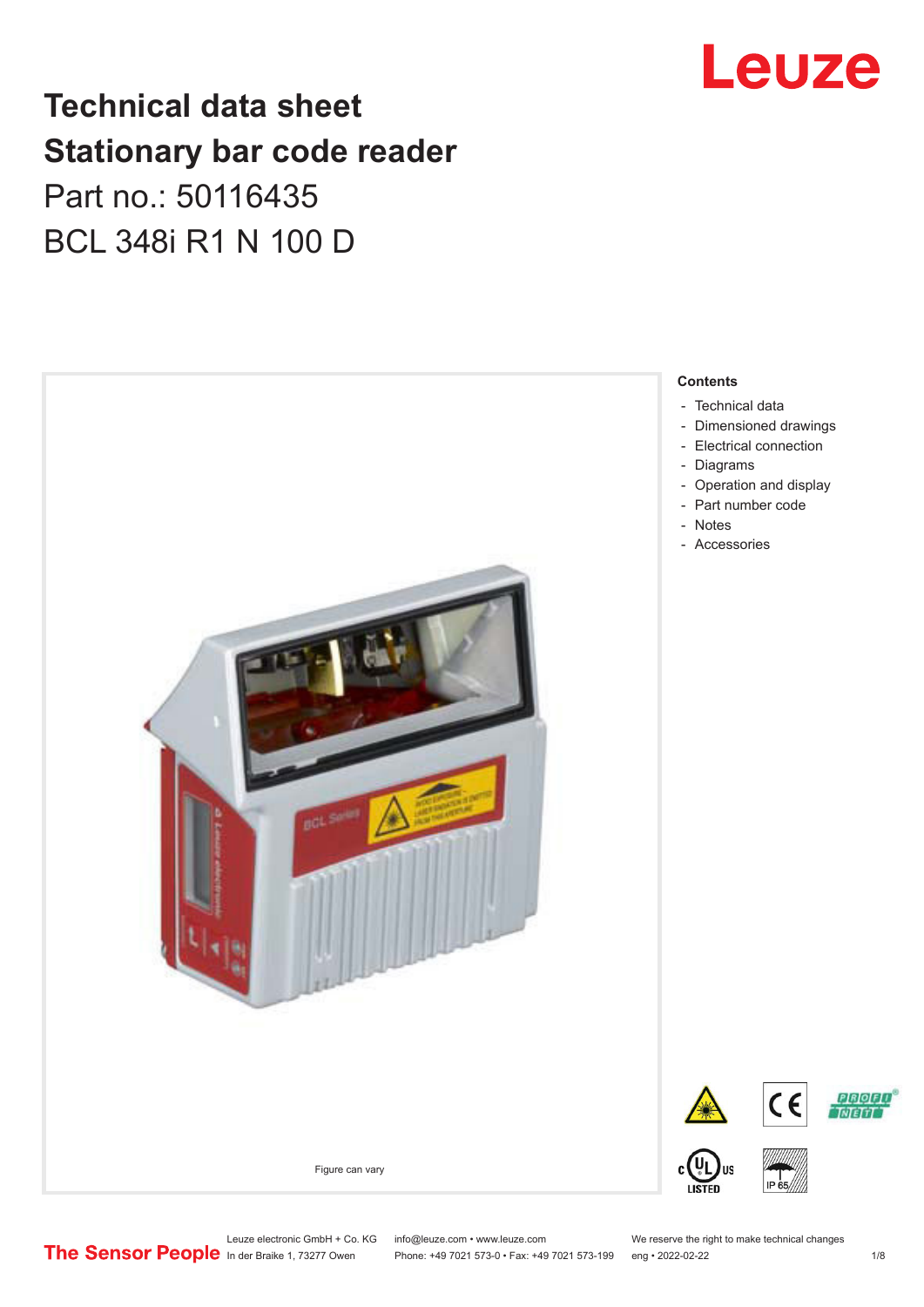## <span id="page-1-0"></span>**Technical data**

#### **Basic data**

| <b>Series</b>                              | <b>BCL 300i</b>                    |
|--------------------------------------------|------------------------------------|
| <b>Functions</b>                           |                                    |
| <b>Functions</b>                           | Alignment mode                     |
|                                            | AutoConfig                         |
|                                            | AutoControl                        |
|                                            | AutoReflAct                        |
|                                            | Code fragment technology           |
|                                            | <b>LED</b> indicator               |
|                                            | Reference code comparison          |
| <b>Characteristic parameters</b>           |                                    |
| <b>MTTF</b>                                | 110 years                          |
| <b>Read data</b>                           |                                    |
| Code types, readable                       | 2/5 Interleaved                    |
|                                            | Codabar                            |
|                                            | Code 128                           |
|                                            | Code 39                            |
|                                            | Code 93                            |
|                                            | <b>EAN 8/13</b>                    |
|                                            | GS1 Databar Expanded               |
|                                            | <b>GS1 Databar Limited</b>         |
|                                            | <b>GS1 Databar Omnidirectional</b> |
|                                            | <b>UPC</b>                         |
| Scanning rate, typical                     | $1.000$ scans/s                    |
| Bar codes per reading gate, max.<br>number | 64 Piece(s)                        |
| <b>Optical data</b>                        |                                    |
| <b>Reading distance</b>                    | 20  130 mm                         |
| <b>Light source</b>                        | Laser, Red                         |
| Wavelength                                 | 655 nm                             |
| Laser class                                | 1, IEC/EN 60825-1:2014             |
| <b>Transmitted-signal shape</b>            | Continuous                         |
|                                            |                                    |

| Usable opening angle (reading field<br>opening) | 60°                                                              |
|-------------------------------------------------|------------------------------------------------------------------|
| <b>Modulus size</b>                             | $0.1270.2$ mm                                                    |
| <b>Reading method</b>                           | Raster scanner with deflecting mirror                            |
| <b>Beam deflection</b>                          | By means of rotating polygon mirror<br>wheel + deflecting mirror |
| Light beam exit                                 | Lateral with deflecting mirror                                   |
| Raster (number of lines)                        | 8 Piece(s)                                                       |
| Scanning field at scanner distance of<br>100 mm | $17 \text{ mm}$                                                  |
| Scanning field at scanner distance of<br>200 mm | $27 \text{ mm}$                                                  |
| Scanning field at scanner distance of<br>300 mm | 38 mm                                                            |
| Scanning field at scanner distance of<br>400 mm | 48 mm                                                            |

#### **Electrical data**

**Protective circuit** Polarity reversal protection

**Performance data** Supply voltage U<sub>B</sub> **Power consumption, max.** 4.5 W

18 ... 30 V, DC

**Inputs/outputs selectable Output current, max.** 60 mA **Number of inputs/outputs selectable** 2 Piece(s) **Input current, max.** 8 mA **Interface Type** PROFINET **Profinet Function** Process **Conformance class** B **Protocol** PROFINET RT **Switch functionality Integrated Transmission speed** 10 Mbit/s 100 Mbit/s **Service interface Type** USB 2.0 **USB Function** Configuration via software Service **Connection Number of connections** 1 Piece(s) **Connection 1 Function** BUS IN BUS OUT Connection to device Data interface PWR / SW IN / OUT Service interface **Type of connection** Plug connector, It is essential to use a connection unit when commissioning the device. **No. of pins** 32 -pin **Type** Male **Mechanical data Design** Cubic **Dimension (W x H x L)** 103 mm x 44 mm x 96 mm **Housing material** Metal **Metal housing** Diecast aluminum **Lens cover material Contract Contract Contract Contract Contract Contract Contract Contract Contract Contract Contract Contract Contract Contract Contract Contract Contract Contract Contract Contract Contract Contract Con Net weight** 350 g **Housing color** Red Silver **Type of fastening** Dovetail grooves Fastening on back Via optional mounting device **Operation and display Type of display** LED Monochromatic graphic display, 128 x 32 pixels **Number of LEDs** 2 Piece(s) **Type of configuration** Via web browser **Operational controls** Button(s)

Leuze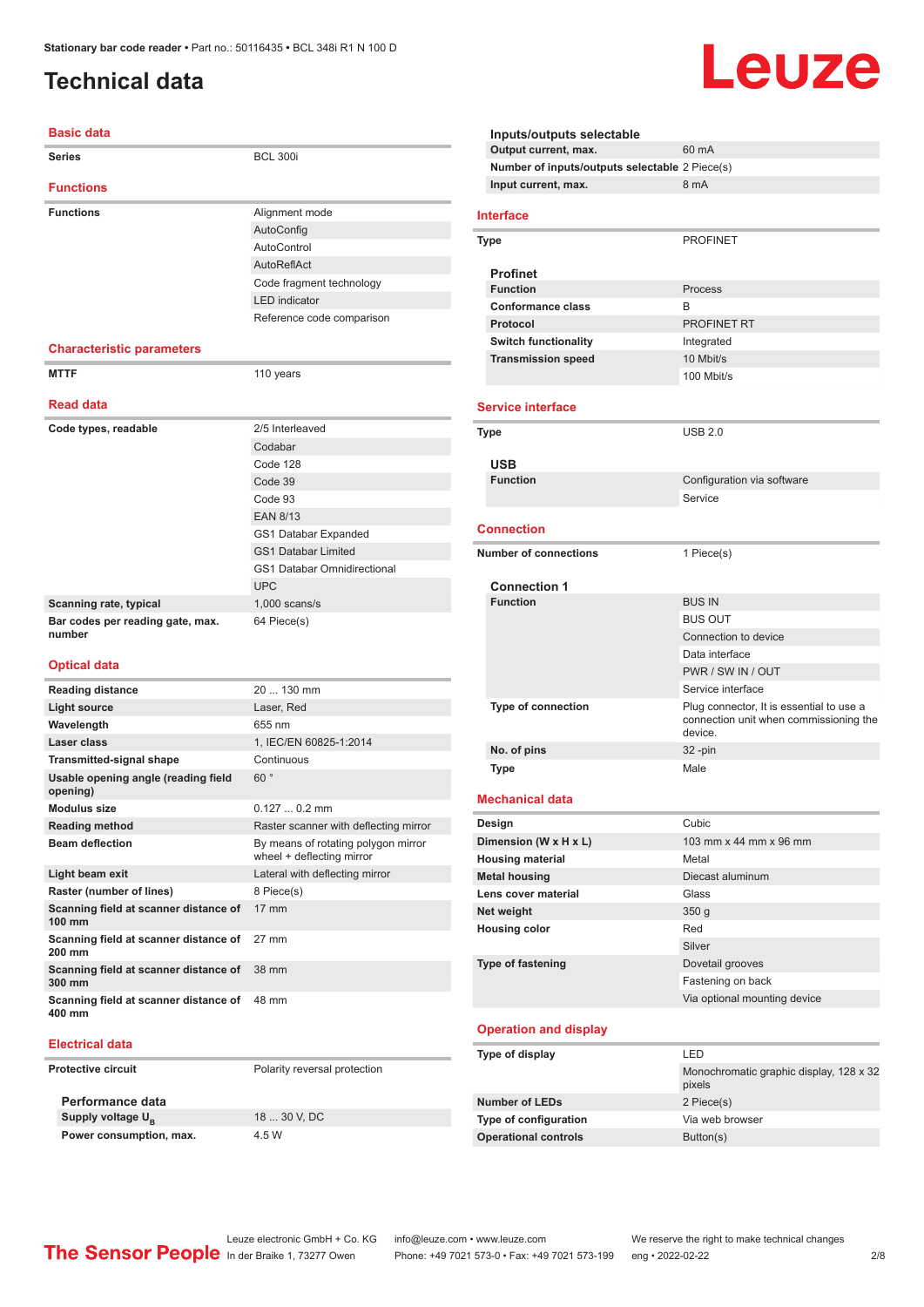## <span id="page-2-0"></span>**Technical data**

# Leuze

#### **Environmental data**

| Ambient temperature, operation     | 040 °C     |
|------------------------------------|------------|
| Ambient temperature, storage       | $-2070 °C$ |
| Relative humidity (non-condensing) | $090\%$    |

#### **Certifications**

| Degree of protection                                               | IP 65                    |
|--------------------------------------------------------------------|--------------------------|
| <b>Protection class</b>                                            | Ш                        |
| <b>Certifications</b>                                              | c UL US                  |
| Test procedure for EMC in accordance EN 55022                      |                          |
| with standard                                                      | EN 61000-4-2, -3, -4, -6 |
| Test procedure for shock in<br>accordance with standard            | IEC 60068-2-27, test Ea  |
| Test procedure for continuous shock<br>in accordance with standard | IEC 60068-2-29, test Eb  |
| Test procedure for vibration in<br>accordance with standard        | IEC 60068-2-6, test Fc   |

#### **Classification**

| <b>Customs tariff number</b> | 84719000 |
|------------------------------|----------|
| <b>ECLASS 5.1.4</b>          | 27280102 |
| <b>ECLASS 8.0</b>            | 27280102 |
| <b>ECLASS 9.0</b>            | 27280102 |
| ECLASS 10.0                  | 27280102 |
| <b>ECLASS 11.0</b>           | 27280102 |
| ECLASS 12.0                  | 27280102 |
| <b>ETIM 5.0</b>              | EC002550 |
| <b>ETIM 6.0</b>              | EC002550 |
| <b>ETIM 7.0</b>              | EC002550 |
|                              |          |

### **Dimensioned drawings**

All dimensions in millimeters



A Optical axis

 $\infty$ 

- B Deflection angle of the laser beam: ± 30 °
- C M4 thread (5 deep)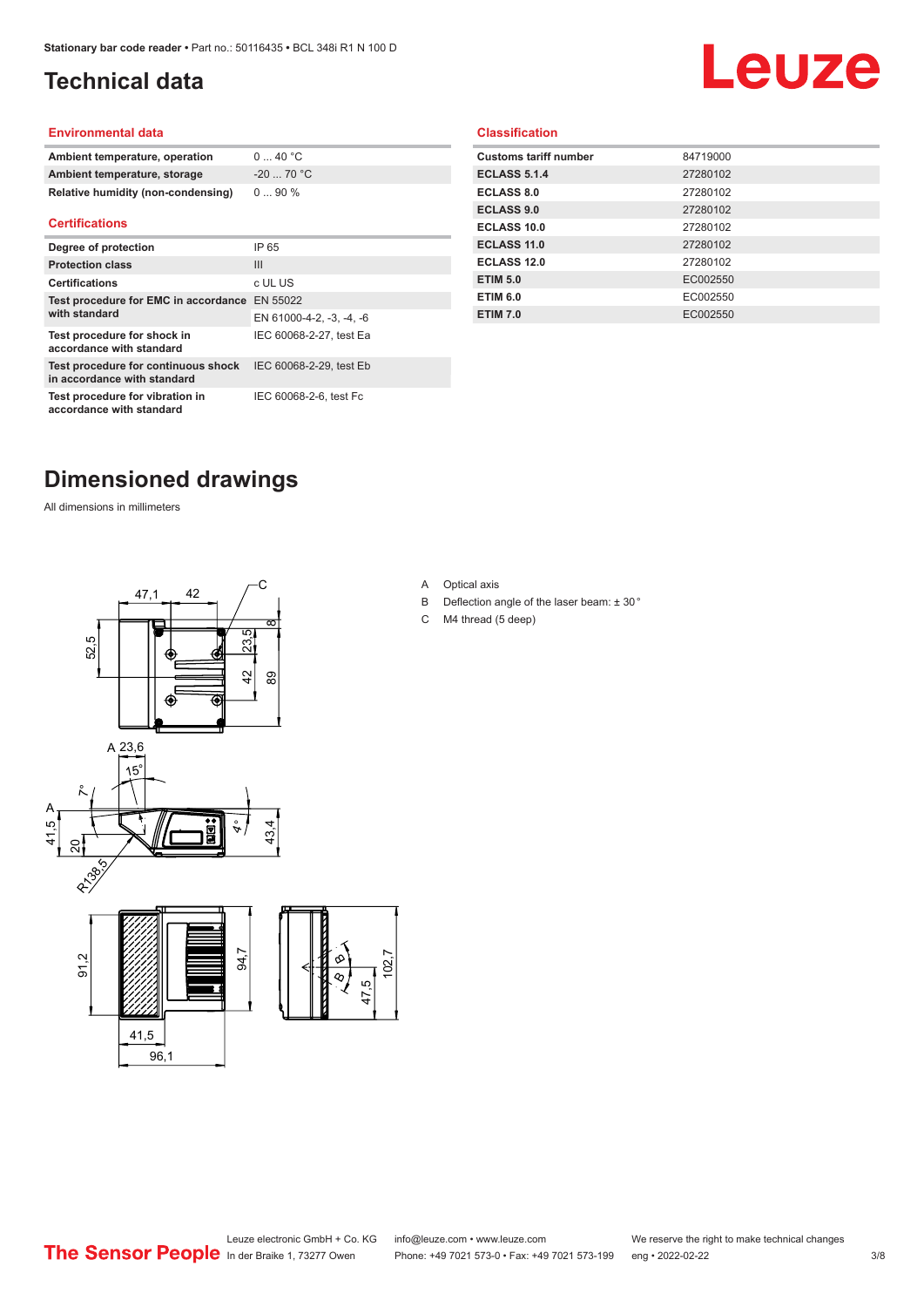#### <span id="page-3-0"></span>**Electrical connection**

## Leuze

#### **Connection 1**

| <b>Function</b>    | <b>BUS IN</b>                                                              |
|--------------------|----------------------------------------------------------------------------|
|                    | <b>BUS OUT</b>                                                             |
|                    | Connection to device                                                       |
|                    | Data interface                                                             |
|                    | PWR / SW IN / OUT                                                          |
|                    | Service interface                                                          |
| Type of connection | Plug connector                                                             |
| Type of connection | It is essential to use a connection unit when<br>commissioning the device. |
| No. of pins        | $32 - pin$                                                                 |
| <b>Type</b>        | Male                                                                       |

#### **Diagrams**

#### Reading field curve



x Reading field distance [mm]

y Reading field width [mm]

## **Operation and display**

| <b>PWR</b><br>Green, flashing<br>Device ok, initialization phase<br>Green, continuous light<br>Device OK | <b>LED</b> | <b>Display</b>          | <b>Meaning</b>     |
|----------------------------------------------------------------------------------------------------------|------------|-------------------------|--------------------|
|                                                                                                          |            |                         |                    |
|                                                                                                          |            |                         |                    |
|                                                                                                          |            | Green, briefly off - on | Reading successful |
| green, briefly off - briefly red - on<br>Reading not successful                                          |            |                         |                    |
| Orange, continuous light<br>Service mode                                                                 |            |                         |                    |
| Red, flashing<br>Device OK, warning set                                                                  |            |                         |                    |

Leuze electronic GmbH + Co. KG info@leuze.com • www.leuze.com We reserve the right to make technical changes<br>
The Sensor People in der Braike 1, 73277 Owen Phone: +49 7021 573-0 • Fax: +49 7021 573-199 eng • 2022-02-22 Phone: +49 7021 573-0 • Fax: +49 7021 573-199 eng • 2022-02-22 4/8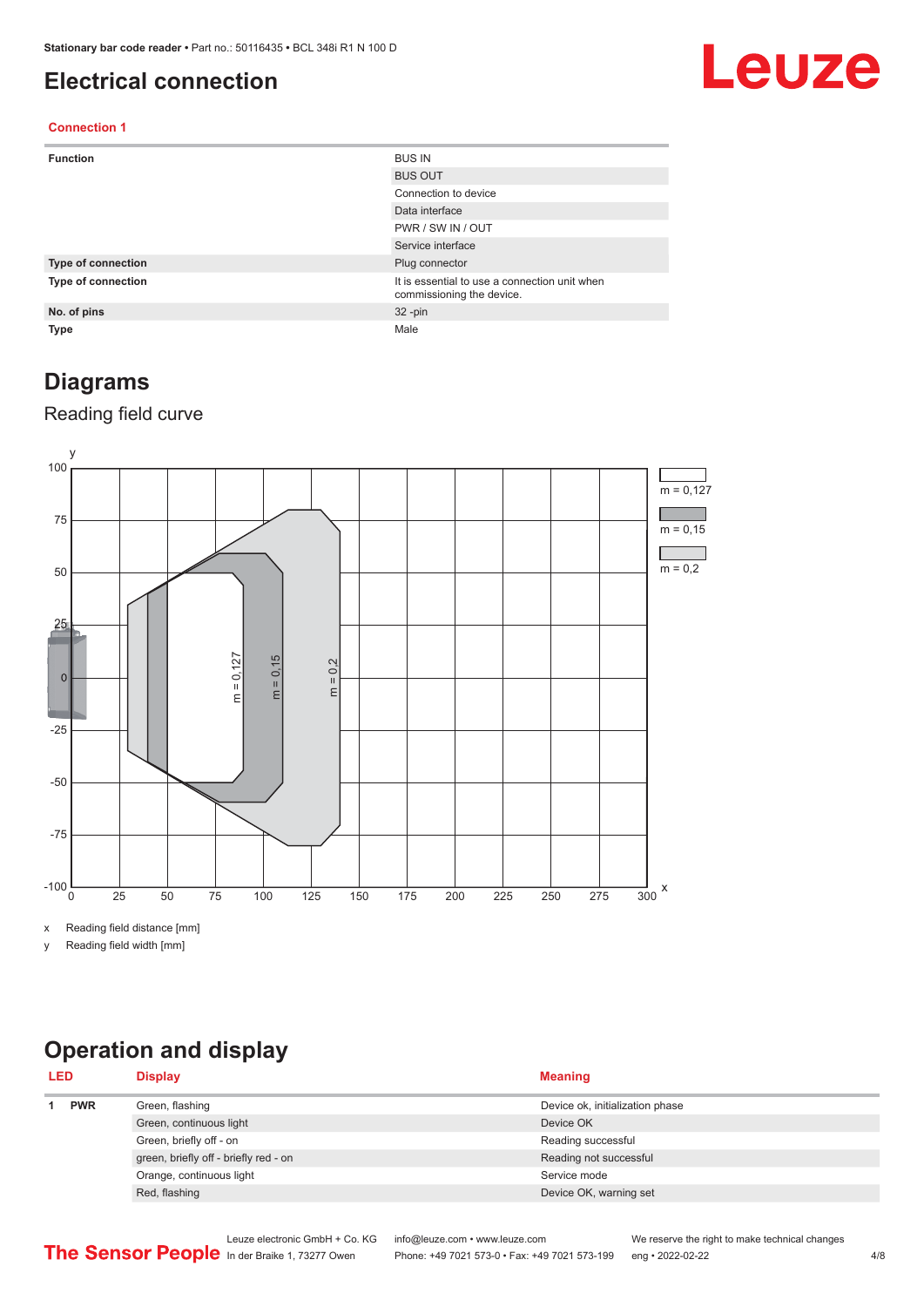### <span id="page-4-0"></span>**Operation and display**

#### **LED Display Meaning 1 PWR** Red, continuous light **Error**, device error **2 BUS** Green, flashing **Initialization** Initialization Green, continuous light **Bus operation of** Bus operation ok Red, flashing **Communication error** communication error communication error communication error Red, continuous light Bus error

#### **Part number code**

Part designation: **BCL XXXX YYZ AAA BB CCCC**

| <b>BCL</b>  | <b>Operating principle</b><br>BCL: bar code reader                                                                                                                                                                                       |
|-------------|------------------------------------------------------------------------------------------------------------------------------------------------------------------------------------------------------------------------------------------|
| <b>XXXX</b> | Series/interface (integrated fieldbus technology)<br>300i: RS 232 / RS 422 (stand-alone)<br>301i: RS 485 (multiNet slave)<br>304i: PROFIBUS DP<br>308i: EtherNet TCP/IP, UDP<br>338i: EtherCAT<br>348i: PROFINET RT<br>358i: EtherNet/IP |
| YY          | <b>Scanning principle</b><br>S: line scanner (single line)<br>R1: line scanner (raster)<br>O: oscillating-mirror scanner (oscillating mirror)                                                                                            |
| z           | <b>Optics</b><br>N: High Density (close)<br>M: Medium Density (medium distance)<br>F: Low Density (remote)<br>L: Long Range (very large distances)<br>J: ink-jet (depending on the application)                                          |
| <b>AAA</b>  | <b>Beam exit</b><br>100: lateral<br>102: front                                                                                                                                                                                           |
| <b>BB</b>   | <b>Special equipment</b><br>D: With display<br>H: With heating<br>DH: optionally with display and heating<br>P: plastic exit window                                                                                                      |
| CCCC        | <b>Functions</b><br>F007: optimized process data structure                                                                                                                                                                               |
| <b>Note</b> |                                                                                                                                                                                                                                          |
|             | $\&$ A list with all available device types can be found on the Leuze website at www.leuze.com.                                                                                                                                          |

#### **Notes**

| Observe intended use!                                                                                                                                                                                                              |
|------------------------------------------------------------------------------------------------------------------------------------------------------------------------------------------------------------------------------------|
| $\%$ This product is not a safety sensor and is not intended as personnel protection.<br>$\%$ The product may only be put into operation by competent persons.<br>$\phi$ Only use the product in accordance with its intended use. |

#### 5/8

Leuze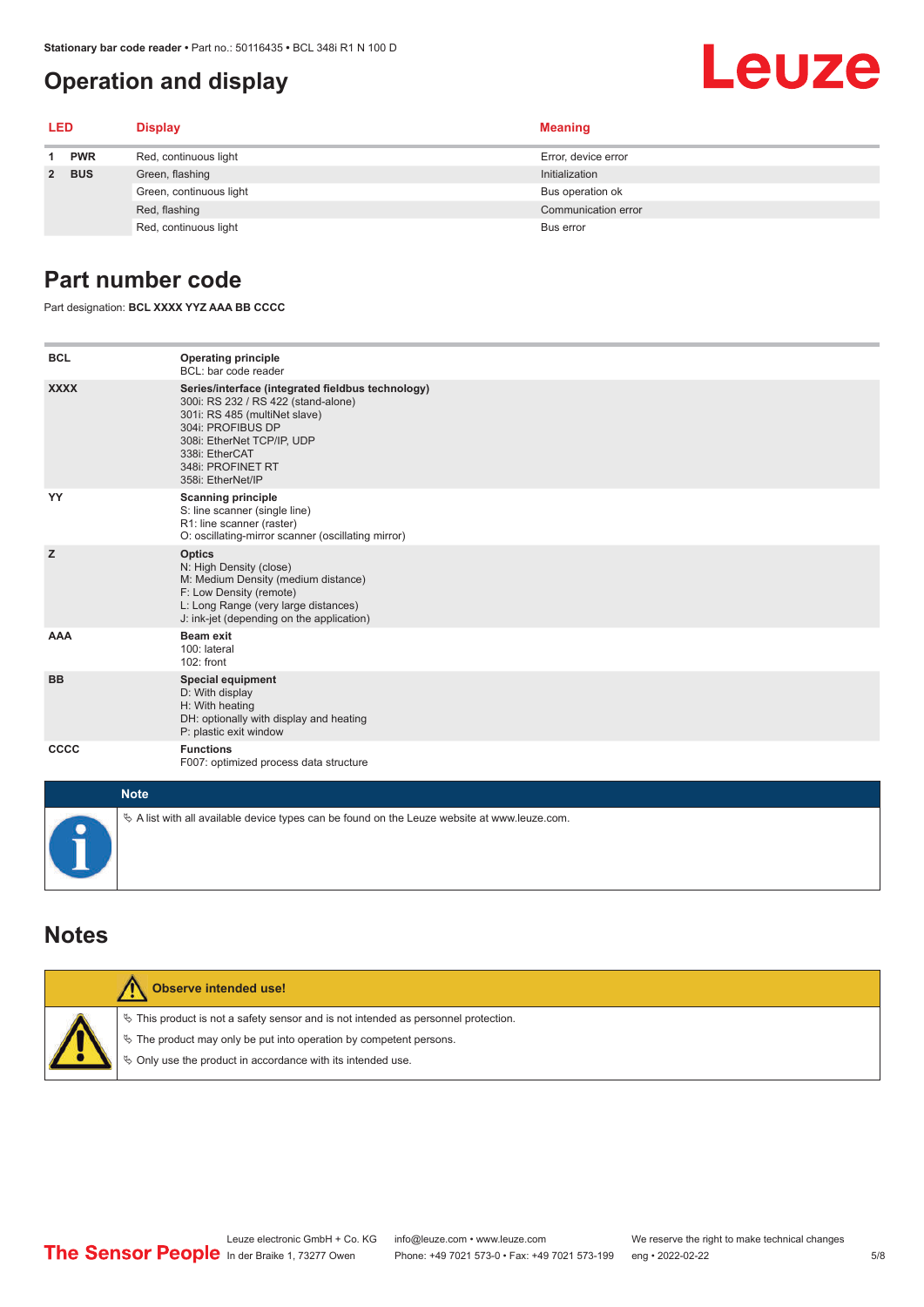#### <span id="page-5-0"></span>**Notes**

|   | <b>ATTENTION! LASER RADIATION - CLASS 1 LASER PRODUCT</b>                                                                                                                                                                                                  |
|---|------------------------------------------------------------------------------------------------------------------------------------------------------------------------------------------------------------------------------------------------------------|
|   | The device satisfies the requirements of IEC/EN 60825-1:2014 safety requlations for a product of laser class 1 and complies with 21 CFR 1040.10 except<br>for conformance with IEC 60825-1 Ed. 3., as described in Laser Notice No. 56, dated May 8, 2019. |
| 纂 | $\&$ Observe the applicable statutory and local laser protection regulations.                                                                                                                                                                              |
|   | $\%$ The device must not be tampered with and must not be changed in any way.<br>There are no user-serviceable parts inside the device.<br>Repairs must only be performed by Leuze electronic GmbH + Co. KG.                                               |

#### **Accessories**

### Connection technology - Connection cables

|      | Part no. | <b>Designation</b>      | <b>Article</b>   | <b>Description</b>                                                                                                                                                                            |
|------|----------|-------------------------|------------------|-----------------------------------------------------------------------------------------------------------------------------------------------------------------------------------------------|
| \ll. | 50132079 | KD U-M12-5A-V1-<br>050  | Connection cable | Connection 1: Connector, M12, Axial, Female, A-coded, 5-pin<br>Connection 2: Open end<br>Shielded: No<br>Cable length: 5,000 mm<br>Sheathing material: PVC                                    |
|      | 50135074 | KS ET-M12-4A-P7-<br>050 | Connection cable | Suitable for interface: Ethernet<br>Connection 1: Connector, M12, Axial, Male, D-coded, 4-pin<br>Connection 2: Open end<br>Shielded: Yes<br>Cable length: 5,000 mm<br>Sheathing material: PUR |

## Connection technology - Interconnection cables

|                           |                                                                                                                                                                                                                                | Part no. | <b>Designation</b>                     | <b>Article</b>        | <b>Description</b>                                                                                                                                                                                                               |
|---------------------------|--------------------------------------------------------------------------------------------------------------------------------------------------------------------------------------------------------------------------------|----------|----------------------------------------|-----------------------|----------------------------------------------------------------------------------------------------------------------------------------------------------------------------------------------------------------------------------|
| $\frac{1}{\sqrt{2}}$<br>Ħ | $\Box$                                                                                                                                                                                                                         | 50117011 | <b>KB USB A - USB</b><br>miniB         | Service line          | Suitable for interface: USB<br>Connection 1: USB<br>Connection 2: USB<br>Shielded: Yes<br>Cable length: 1,500 mm<br>Sheathing material: PVC                                                                                      |
|                           |                                                                                                                                                                                                                                | 50137078 | <b>KSS ET-M12-4A-</b><br>M12-4A-P7-050 | Interconnection cable | Suitable for interface: Ethernet<br>Connection 1: Connector, M12, Axial, Male, D-coded, 4-pin<br>Connection 2: Connector, M12, Axial, Male, D-coded, 4-pin<br>Shielded: Yes<br>Cable length: 5,000 mm<br>Sheathing material: PUR |
|                           | the filled the control in the control in the control in the control in the control in the control in the control in the control in the control in the control in the control in the control in the control in the control in t | 50135081 | <b>KSS ET-M12-4A-</b><br>RJ45-A-P7-050 | Interconnection cable | Suitable for interface: Ethernet<br>Connection 1: Connector, M12, Axial, Male, D-coded, 4-pin<br>Connection 2: RJ45<br>Shielded: Yes<br>Cable length: 5,000 mm<br>Sheathing material: PUR                                        |

Leuze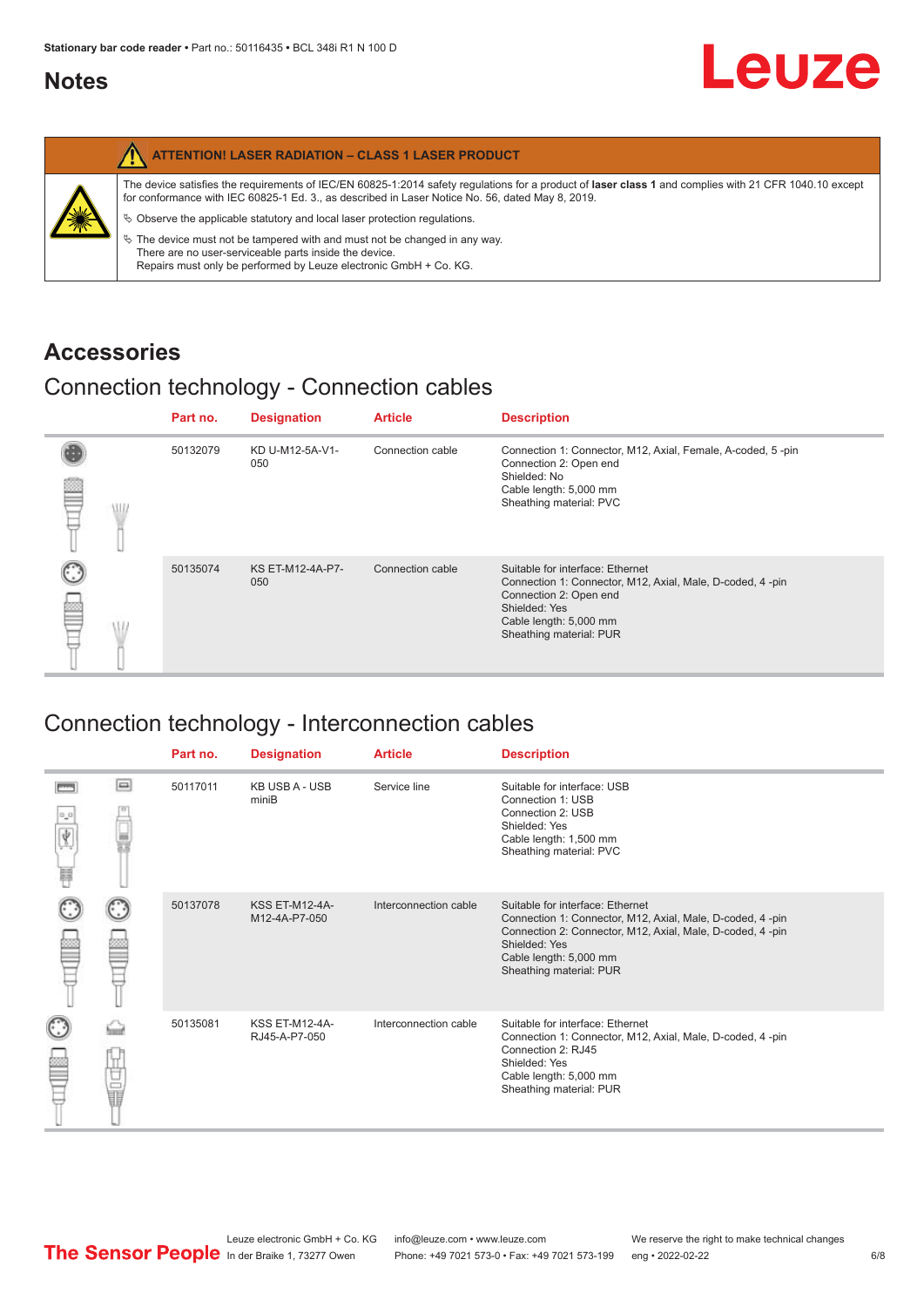## Leuze

#### **Accessories**

## Connection technology - Connection boxes

| Part no.   | <b>Designation</b> | <b>Article</b>  | <b>Description</b>                                                                                                                               |
|------------|--------------------|-----------------|--------------------------------------------------------------------------------------------------------------------------------------------------|
| 50131256 * | ME 348 103         | Connection unit | Suitable for: BCL 348i<br>Suitable for interface: PROFINET<br>Number of connections: 4 Piece(s)<br>Connection: Cable with connector, M12, 900 mm |
| 50131259 * | ME 348 104         | Connection unit | Suitable for: BCL 348i<br>Suitable for interface: PROFINET<br>Number of connections: 5 Piece(s)<br>Connection: Cable with connector, M12, 900 mm |
| 50131258 * | ME 348 214         | Connection unit | Suitable for: BCL 348i<br>Suitable for interface: PROFINET<br>Number of connections: 5 Piece(s)<br>Connection: Cable with connector, M12, 600 mm |
| 50116467 * | MK 348             | Connection unit | Suitable for: BCL 348i, BPS 348i<br>Suitable for interface: PROFINET<br>Number of connections: 4 Piece(s)<br>Connection: Terminal                |
| 50116471 * | <b>MS 348</b>      | Connection unit | Suitable for: BCL 348i, BPS 348i<br>Suitable for interface: PROFINET<br>Number of connections: 4 Piece(s)<br>Connection: Connector, M12          |

\* Necessary accessories, please order separately

### Mounting technology - Mounting brackets

|              | Part no. | <b>Designation</b> | <b>Article</b>  | <b>Description</b>                                                                                                                                                                            |
|--------------|----------|--------------------|-----------------|-----------------------------------------------------------------------------------------------------------------------------------------------------------------------------------------------|
| $\sim$<br>ı. | 50121433 | BT 300 W           | Mounting device | Design of mounting device: Angle, L-shape<br>Fastening, at system: Through-hole mounting<br>Mounting bracket, at device: Screw type<br>Type of mounting device: Adjustable<br>Material: Metal |

### Mounting technology - Rod mounts

| Part no. | <b>Designation</b> | <b>Article</b>  | <b>Description</b>                                                                                                                                                                                                                                                |
|----------|--------------------|-----------------|-------------------------------------------------------------------------------------------------------------------------------------------------------------------------------------------------------------------------------------------------------------------|
| 50121435 | BT 56 - 1          | Mounting device | Functions: Static applications<br>Design of mounting device: Mounting system<br>Fastening, at system: For 12 mm rod, For 14 mm rod, For 16 mm rod<br>Mounting bracket, at device: Clampable<br>Material: Metal<br>Tightening torque of the clamping jaws: $8 N·m$ |